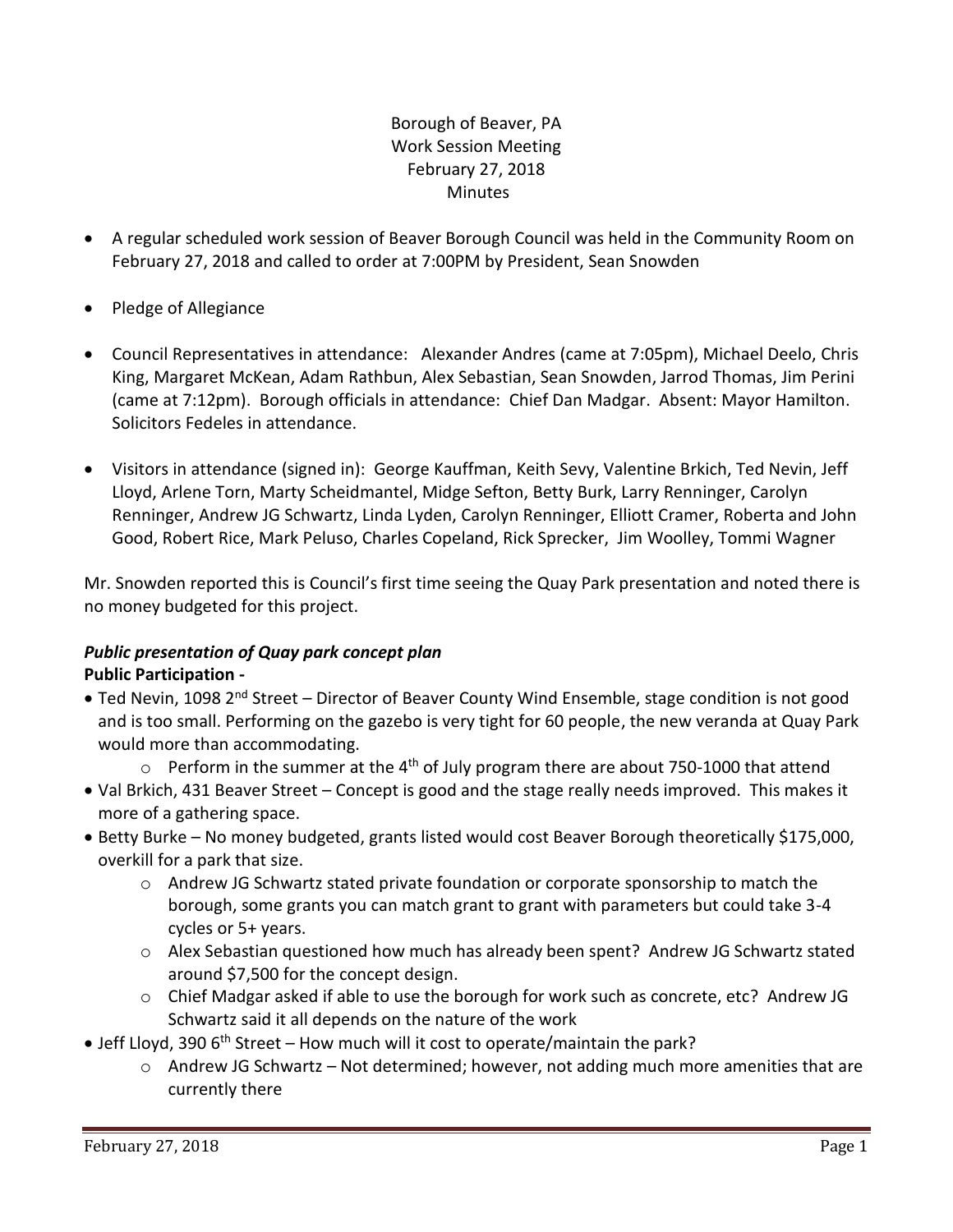Elliott Cramer, 464 Wayne Street – Love all the green space and the community owes it to itself to find finding, it will raise the value of the town and properties.

Alex Andres and Andrew JG Schwartz spoke about the concerns with electricity with vendors/performers and also about the large trees near the veranda.

Keith Sevy, 600 3<sup>rd</sup> Street – Appreciates the addressing of food trucks taking business from local businesses. In his opinion, the majority of residents agree that the veranda would be a very nice addition to the park, most people are not in favor of changing the layout of the park with changing the sidewalks.

President Snowden mentioned if anyone else has any questions or further commentary, to attend the Planning Commission's next meeting 3/19/18 and thanked Andrew JG Schwartz for the presentation and the Planning Commission for listening to the residents' concerns.

Planning Commission is asking for a commitment from council to move forward to accepting the concept and authorize Planning Commission to seek funding for it. Grants need specific language that needs to be in presented for applying.

Presentation concluded at 8:15pm.

#### **Council Committee:**

**Public Safety/Code Enforcement –** Reported by Mr. Sebastian

- Spoke about activating Civil Service for testing to replace a full time position, will be presenting at next council meeting.
- Rental registration and the city of Beaver Falls Ordinance 1873 enclosed in council's packet. Beaver is one of last municipality that has not implemented any kind of ordinance of rental registration. Concerns of homes being rented out with 10-12 people renting space, creates problems with parking etc. Minimize blight by having property maintenance enforcement and recognizing the high percentage of rentals with absentee landlords. An ordinance needs to be able to stand up in court. Solicitor Fedeles stated landlords are less inclined to keep property up to code than the homeowner and an ordinance would ensure blight does not happen, could draft up an ordinance in about a month. Ms. McKean noted some landlords do not offer off-street parking that clogs up the residential streets. Phone calls to borough coming in asking what rental registration fees will be.
- Active shooter protocols were discussed. Table top will be put together to train and ALICE training with teachers. Chief Madgar will have date for table top for council to attend to interact with the schools. Trauma kits are needed.
- Zoning ordinances never implemented, Chief Madgar hoping to have in the next few months to prioritize and clear up.
- Ms. McKean mentioned Shell grant that provides for a contractor to look at our historic district and to change our ordinance to demolition only or something that has some required design guidelines; a survey was sent out. This is a way to attract higher quality landlords. Next time the consultants will be here will be 4/26/18.